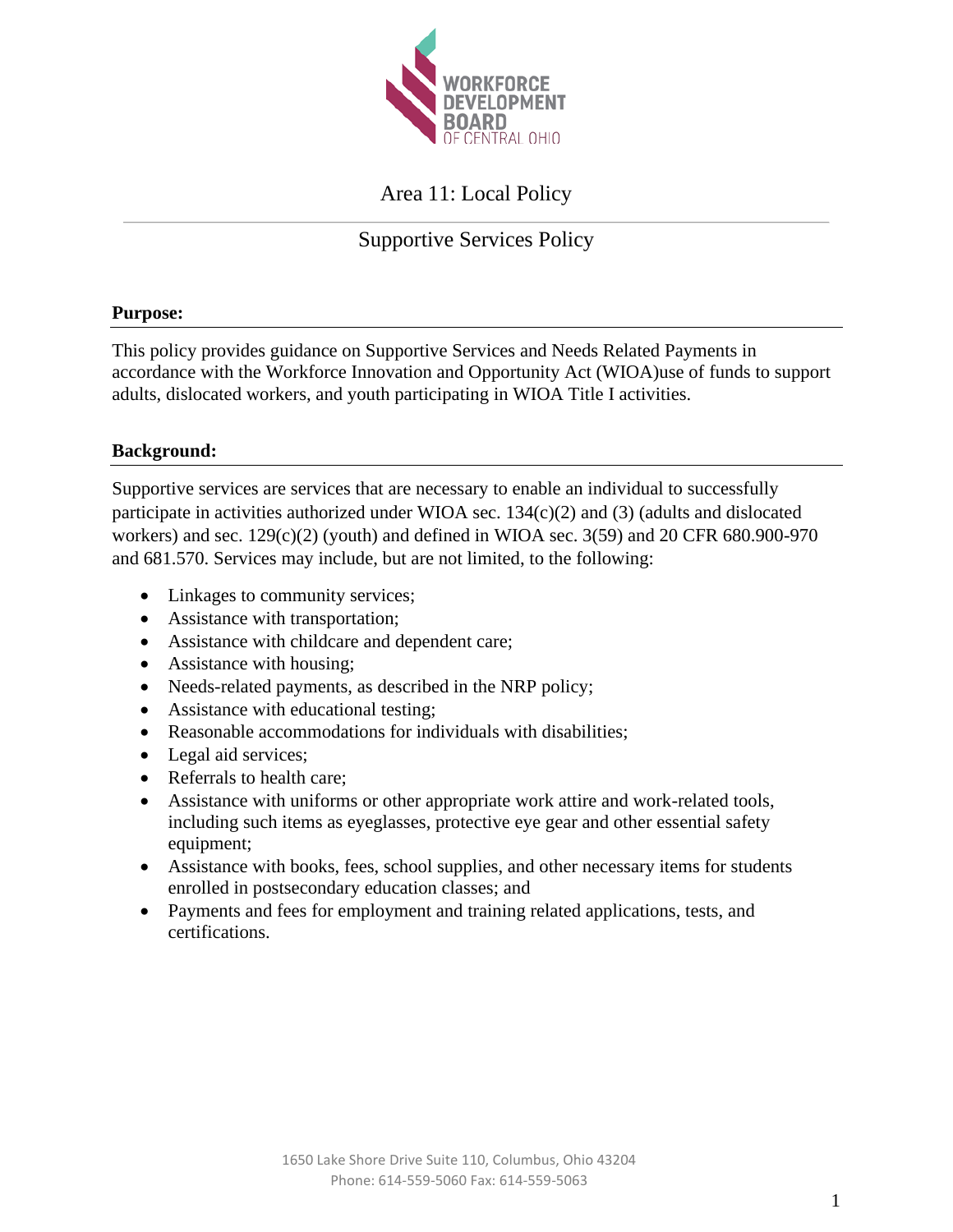### **Supportive Services for Adult/ Dislocated Workers**

Supportive services may be made available to any adult or dislocated worker participating in title I career services or training activities that is unable to obtain supportive services through other programs providing such services. Additionally, the supportive services must be necessary to enable the individual to participate in career services or training activities.

# **Note that follow-up career services are not a qualifying service for the receipt of supportive services; therefore, an individual who is only receiving "follow-up" services may not receive supportive services.**

Individuals identified as needing ongoing supportive services must still be participating in career services (other than follow-up), training activities, or both to continue to receive supportive services. Supportive services also may not be used to extend the date of exit for performance accountability purposes. Supportive services, like follow-up services do not make an individual a participant or extend participation.

The WDBCO shall offer Supportive Services to adult and dislocated workers on a case by case basis. The lifetime maximum amount of Supportive Services is \$2,000.00 per participant.

#### **Supportive Services for Youth**

Supportive services for youth are defined as services that are necessary to enable an individual to participate in activities authorized under Title I. Supportive services may be provided to youth based on specific need and in accordance with the youth's IOP. Youth who have exited and need post-program Supportive Services (while in "follow-up") may receive such services for up to 12 months after program exit.

The WDBCO shall offer Supportive Services to youth on a case by case basis. The annual amount of Supportive Services is \$5,000.00 per participant.

#### **Disallowed Supportive Services**

Supportive Services may not be utilized to pay for expenses incurred prior to the participants enrollment into the WIOA program. The following are a list of disallowed Supportive Services activities and/or services:

- Fines and penalties such as traffic violations, late finance charges, and interest payment
- Entertainment including tips
- Contributions or donations
- Refundable deposits
- Alcohol or tobacco products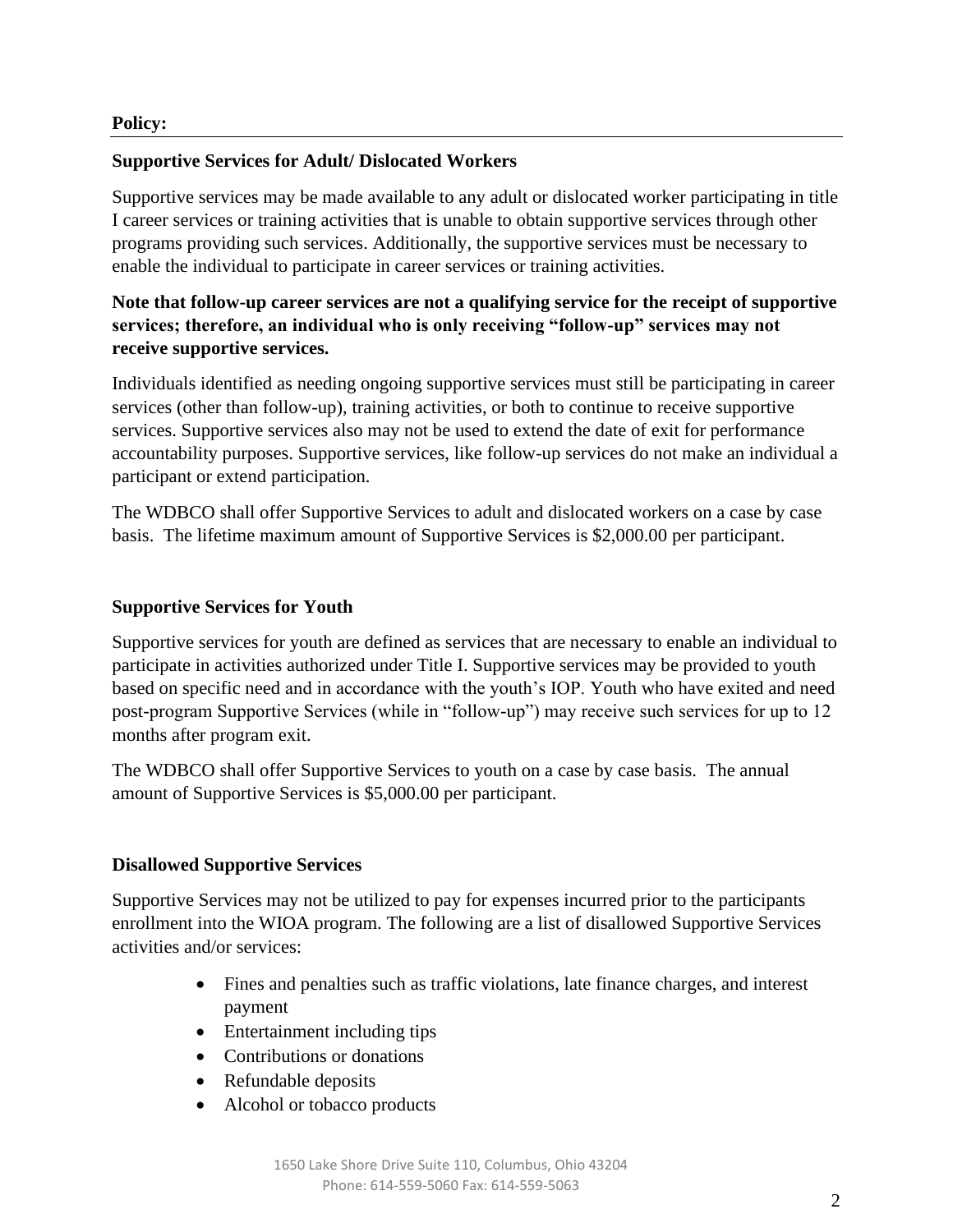- Pet food
- Items for family members or friends
- Out-of-State job search and relocation expenses

Supportive Services funding is limited and must be coordinated with other community resources. In every instance of providing supportive services, Service Providers must ensure that no other resource exits or that the need is so urgent that referrals to other resources would delay the provision of the Supportive Service and create a hardship to the participant.

# **Eligibility**

Supportive services may only be provided to participants when it is necessary to enable individuals to participate in title I career services or training activities and is tied to a specific service. The participant must be actively engaged in career services or training activities prior to requesting Supportive Service.

# **Payment of Supportive Services**

Supportive Services payments are paid on behalf of a participant. The utilization of Supportive Services is determined on an individual basis. Eligibility or enrollment in WIOA does not constitute entitlement to Support Services. Support Services dollars are not guaranteed as they are based on availability of program funds.

## **Documentation**

Service Providers are required to maintain accurate documentation of all Supportive Services provided to participants. Copies the documents must be kept in the participants file and Case Notes must be documented in OWCMS and CFIS Client Tracker. Participant case notes must document the form of supportive services provided and the date of issuance

## **Needs-Related Payments**

The WDBCO shall allow needs related payments to all eligible participants on a case by case bases until NRP funds are exhausted. If participant is not eligible, participant shall be notified within 30 days and notified on how they can appeal the decision. Director of Career Services shall seek approval from the WDBCO Chief Executive Officer prior to providing a needs related payment to a participant. **The lifetime maximum level of needs-related payments for a participant is \$2,000.00**. The WDBCO shall follow criteria according to 20 CFR 680.970. According to sec. 134(d)(3)(B) of WIOA, a participant must be enrolled in a training program described in sec. 134(c)(3) of WIOA in order to receive needs-related payments. Specific criteria for Adult and Dislocated Worker eligibility may be found in 20 CFR 680.940 and 680.950.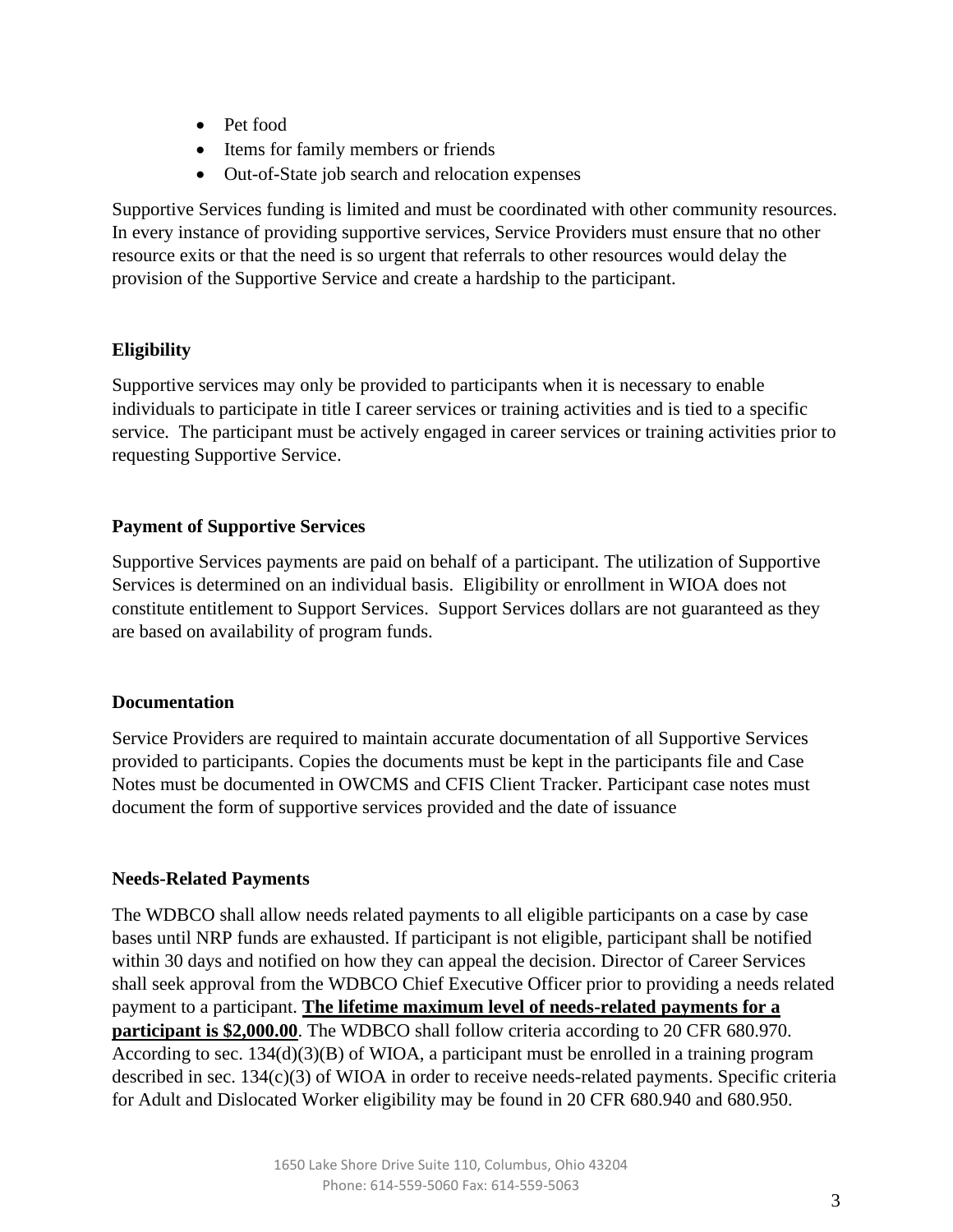### **Definitions:**

Needs Related Payment - Needs-related payments provide financial assistance to participants for the purpose of enabling them to participate in training and are a supportive service authorized by WIOA sec. 134(d)(3). Unlike other supportive services, in order to qualify for needs-related payments a participant must be enrolled in training.

Supportive Services - Supportive services are designed to provide a participant with the resources necessary to enable their participation in career and training services and are governed by the DOL-only Final Rule at 20 CFR 680.900 through .970.

#### **References:**

WIOA Section 134(d)(2,3) 20 CFR 680.900 – 680.970 20 CFR 681.570 WIOAPL 15-14